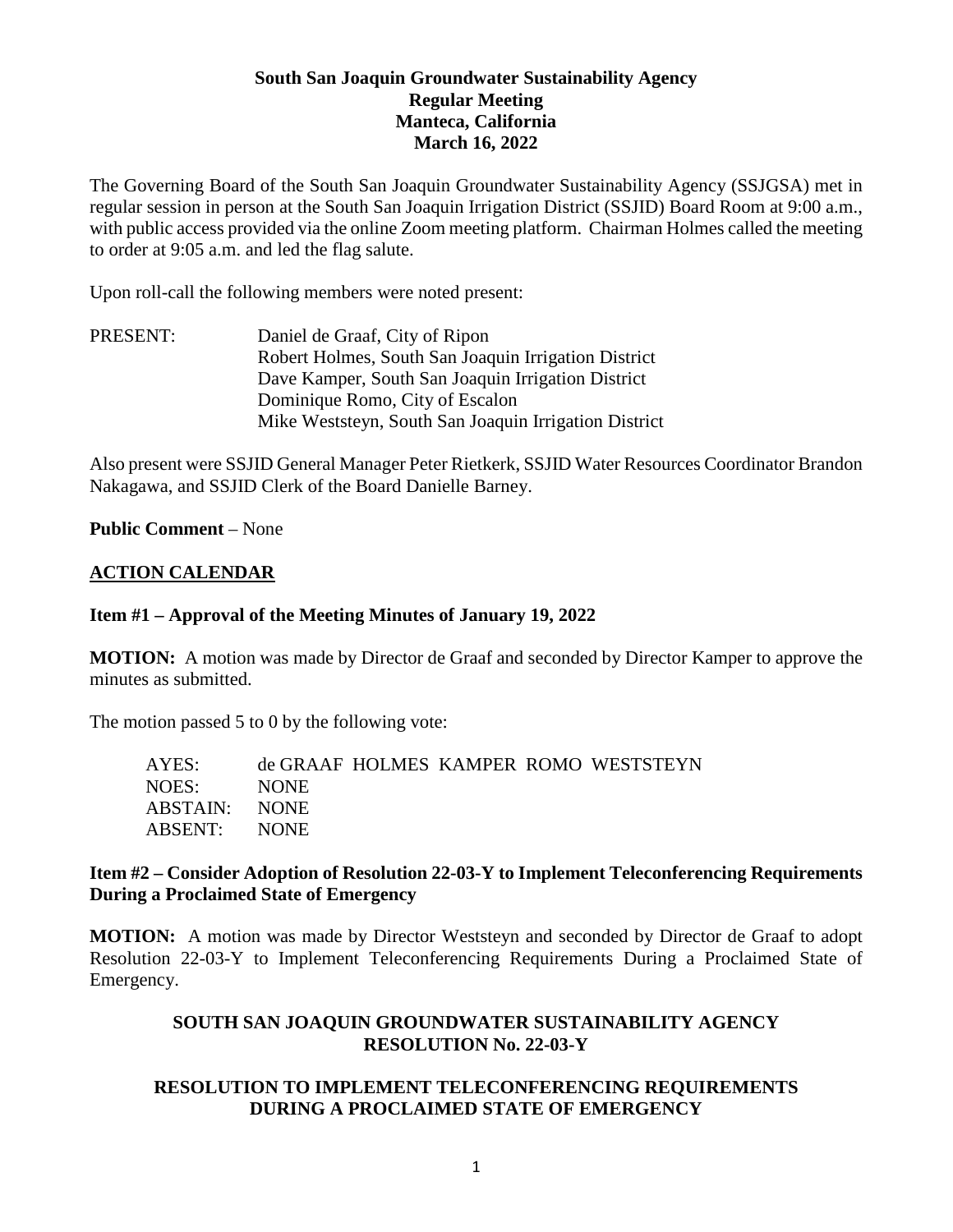**WHEREAS**, the Ralph M. Brown Act requires that all meetings of a legislative body of a local agency be open and public and that any person may attend and participate in such meetings; and

**WHEREAS,** the Brown Act allows for legislative bodies to hold meetings by teleconference, but imposes specific requirements for doing so; and

**WHEREAS**, on March 17, 2020, in order to address the need for public meetings during the present public health emergency, Governor Newsom issued Executive Order No. N-29-20, suspending the Act's teleconferencing requirements; and

**WHEREAS**, on June 11, 2021, Governor Newsom issued Executive Order No. N-8-21, continuing the suspension of the Brown Act's teleconferencing requirements through September 30, 2021; and

**WHEREAS**, these Executive Orders allowed legislative bodies to meet virtually as long as certain notice and accessibility requirements were met; and

**WHEREAS**, the State Legislature amended the Brown Act through Assembly Bill No. 361 (AB 361) on September 16, 2021; and

**WHEREAS,** AB 361 amended the Brown Act so that a local agency may use teleconferencing without complying with the regular teleconferencing requirements of the Act, where the legislative body holds a meeting during a proclaimed state of emergency and makes certain findings; and

**WHEREAS,** Government Code section 54953 requires that the legislative body make additional findings every 30 days in order to continue such teleconferencing.

**NOW THEREFORE,** the Board of Directors of the South San Joaquin Groundwater Sustainability Agency hereby finds, determines, declares, orders, and resolves as follows:

- 1. That the foregoing recitals are true and correct and incorporates them by this reference.
- 2. The Board of Directors of the South San Joaquin Groundwater Sustainability Agency finds, by a majority vote, the following:
	- a. That there exists a proclaimed state of emergency; and
	- b. State or local officials have imposed or recommended measures to promote social distancing.
- 3. District staff is authorized to take all steps and perform all actions necessary to execute and implement this Resolution in compliance with Government Code section 54953.
- 4. That this Resolution shall take effect **April 20, 2022** and shall remain in effect for thirty (30) days thereafter (until May 20, 2022), provided the conditions set forth in Section 2 remain.

**PASSED AND ADOPTED** by the Board of Directors of the South San Joaquin Groundwater Sustainability Agency this  $16<sup>th</sup>$  day of March, 2022, by the following vote: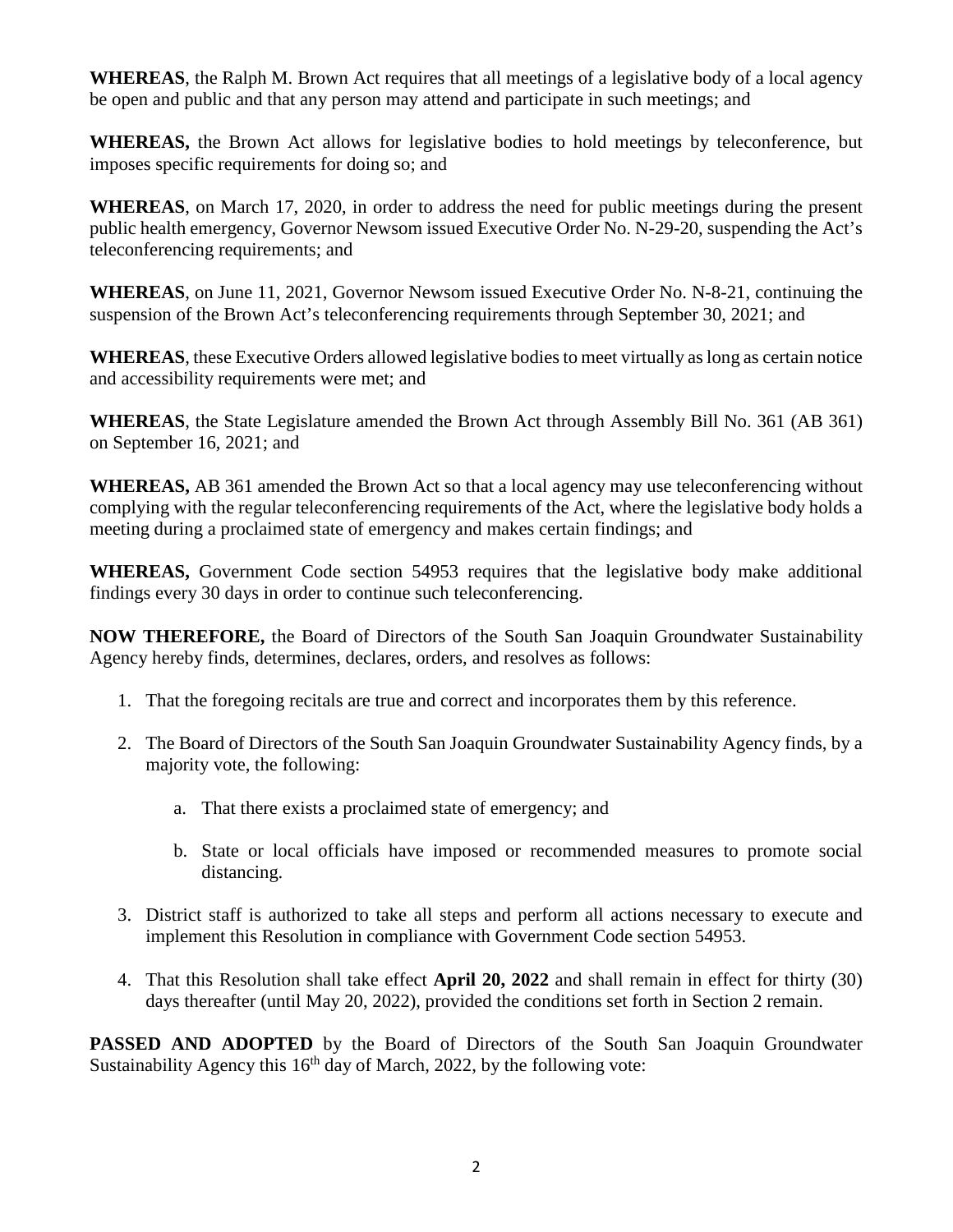| AYES:         | de GRAAF HOLMES ROMO |
|---------------|----------------------|
| NOES:         | KAMPER WESTSTEYN     |
| ABSTAIN: NONE |                      |
| ABSENT: NONE  |                      |

#### **Item #3 – Discuss and Approve Board Appointment of SSJGSA Treasurer**

Mr. Bere Lindley, SSJGSA Treasurer and SSJID Assistant General Manager, addressed the Board regarding his upcoming retirement, effective April 2, 2022, and required appointment of a replacement for SSJGSA Treasurer. Mr. Lindley recommended Ms. Sarah Bloom, SSJID Interim Finance and Administration Manager as his replacement and appointment as SSJGSA Treasurer. Ms. Bloom's appointment would be effective immediately, and stay in effect until the hiring of an SSJID Finance and Administration Manager.

Board discussion included congratulations to Mr. Lindley on his upcoming retirement, and to Ms. Bloom on her appointment.

**MOTION:** A motion was made by Director de Graaf and seconded by Director Romo to appoint Ms. Sarah Bloom, SSJID Interim Finance and Administration Manager, as the SSJGSA Treasurer.

The motion passed 5 to 0 by the following vote:

| AYES:         |             |  | de GRAAF HOLMES KAMPER ROMO WESTSTEYN |
|---------------|-------------|--|---------------------------------------|
| NOES:         | <b>NONE</b> |  |                                       |
| ABSTAIN: NONE |             |  |                                       |
| ABSENT: NONE  |             |  |                                       |

### **Item #4 – Consider Adoption of the Resolution 22-02-F Update Signature Card with Financial Institution**

Ms. Bloom thanked the Board for the appointment as SSJGSA Treasurer. She addressed the necessity to update the signature card with the financial institution for the SSJGSA due to the retirement of Ms. Robin Giuntoli, former SSJID Accounting and Customer Service Manager, in November 2021, and upcoming retirement of Mr. Lindley. Board approval will remove Mr. Lindley and Ms. Giuntoli as signatories, and add Ms. Bloom as a signatory to co-sign checks, drafts, and other orders for and on behalf of the SSJGSA.

**MOTION:** A motion was made by Director Weststeyn and seconded by Director de Graaf to adopt Resolution 22-02-F Update Signature Card with Financial Institution.

# **SOUTH SAN JOAQUIN GROUNDWATER SUSTAINABILITY AGENCY RESOLUTION NO. 22-02-F**

### **UPDATE SIGNATURE CARD WITH FINANCIAL INSTITUTIONS TO BE EFFECTIVE MARCH 16, 2022**

**WHEREAS**, Bere Lindley has resigned from the officer position of Treasurer, and

**WHEREAS**, Robin Giuntoli has retired from the position of South San Joaquin Irrigation District Accounting & Customer Service Manager, and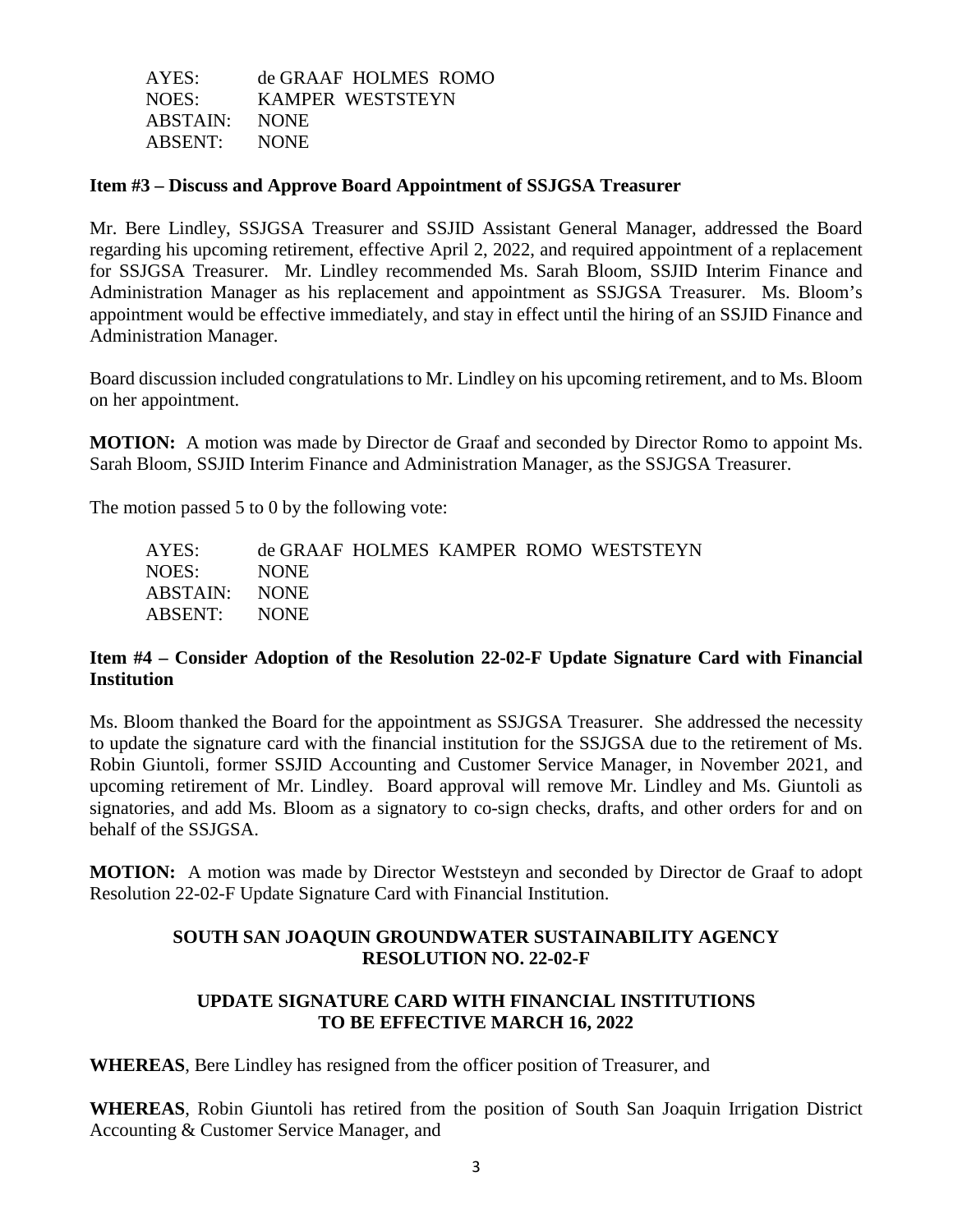**WHEREAS**, Sarah Bloom has been appointed to the officer position of Treasurer, and

**WHEREAS**, the South San Joaquin Groundwater Sustainability Agency (SSJGSA) must update its signature cards with its financial institutions.

**THEREFORE, BE IT RESOLVED,** that any one of the following named officers of the SSJGSA,

Robert Holmes, Chairman Daniel DeGraaf, Vice-chair

and any one of the following named officers or staff,

Peter M. Rietkerk, Administrator Sarah Bloom, Treasurer

are authorized to co-sign checks, drafts, and other orders for and on behalf of the SSJGSA.

**BE IT FURTHER RESOLVED,** that Sarah Bloom, Treasurer, is hereby authorized to conduct all other banking related transactions related to carrying out the duties of the Treasurer of the SSJGSA.

**PASSED AND ADOPTED** this 16<sup>th</sup> day of March 2022 by the following roll call vote:

| AYES:         |             |  | de GRAAF HOLMES KAMPER ROMO WESTSTEYN |
|---------------|-------------|--|---------------------------------------|
| NOES:         | <b>NONE</b> |  |                                       |
| ABSTAIN: NONE |             |  |                                       |
| ABSENT: NONE  |             |  |                                       |

# **Item #5 – Discuss and Consider Authorization to Seek Proposal for Audit Services**

Ms. Bloom addressed the Board regarding the SSJGSA Joint Exercise of Powers Agreement (JPA) Establishing the SSJGSA as a Joint Powers Authority, Section 5, Article 10, requiring an annual audit of records and accounts of the Agency in accordance with the provisions of Government Code Section 6505. Staff obtained a preliminary sole proposal from Brown Armstrong Accountancy Corporation (Brown Armstrong) based upon factors including efficiency of time and cost; the firm's familiarity with the SSJGSA in their current position as auditor for SSJID; and the ability to perform the SSJGSA audit while conducting field work for the SSJID annual audit in April 2022.

Ms. Bloom provided background of Brown Armstrong, and commented on the positive experience working with the firm during SSJID audits. The preliminary proposal for audit services for the SSJGSA is estimated up to \$6,000, which is currently not allocated in the 2022 SSJGSA budget. Ms. Bloom noted that the \$6,000 can be moved from the Consultants category in the SSJGSA budget, and that a budget amendment will be presented to the Board at the next regular board meeting.

Staff requested Board authorization to finalize an agreement with Brown Armstrong to conduct the audit for the SSJGSA, which will include years 2020 and 2021; and do all things necessary to move forward to engage Brown Armstrong in the audit services.

**MOTION:** A motion was made by Director de Graaf and seconded by Director Romo to authorize staff to finalize an agreement with Brown Armstrong Accountancy Corporation to conduct the audit for the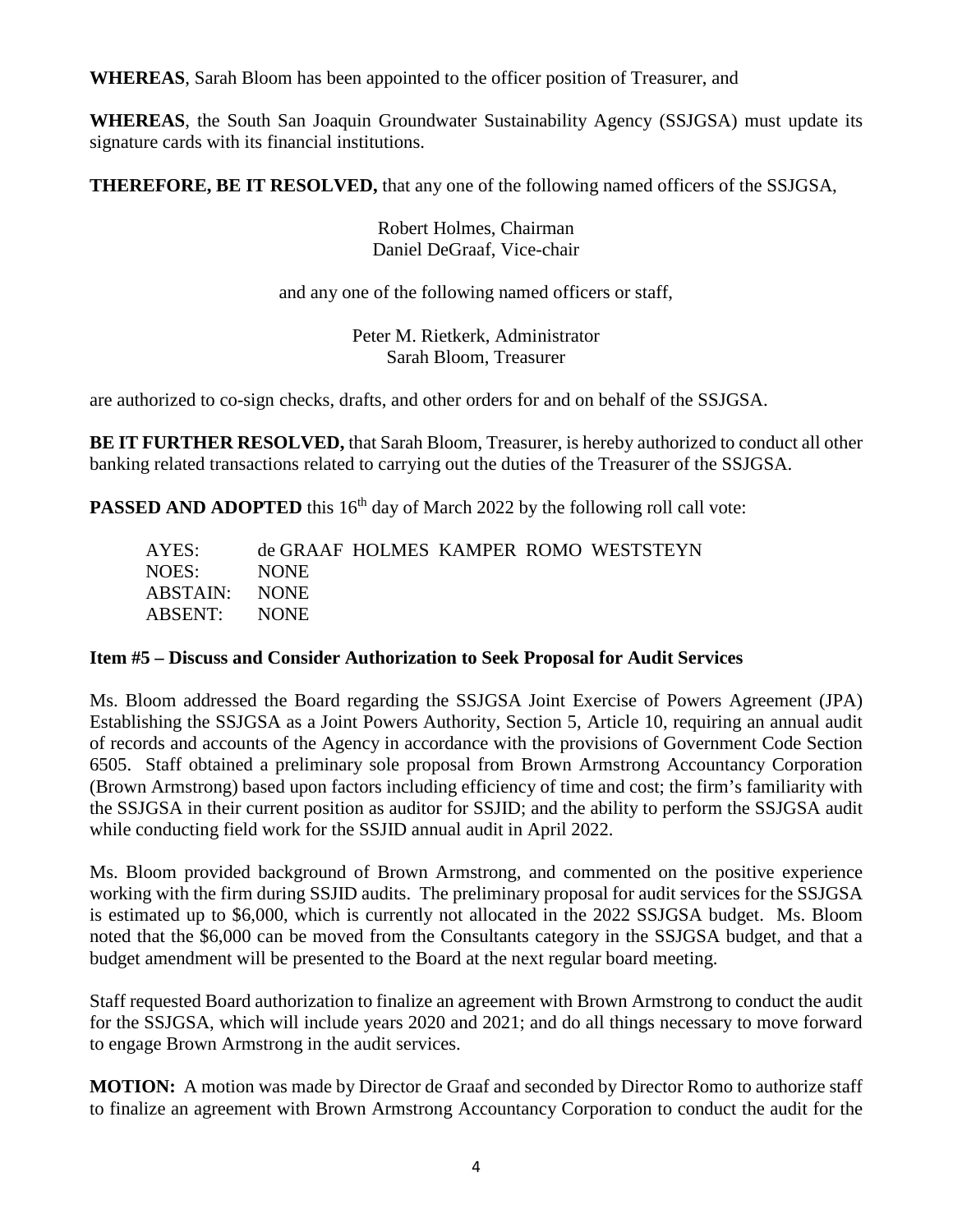SSJGSA, and do all things necessary to move forward to engage Brown Armstrong Accountancy Corporation in the audit services.

The motion passed 5 to 0 by the following vote:

| AYES:         |             |  | de GRAAF HOLMES KAMPER ROMO WESTSTEYN |
|---------------|-------------|--|---------------------------------------|
| NOES:         | <b>NONE</b> |  |                                       |
| ABSTAIN: NONE |             |  |                                       |
| ABSENT: NONE  |             |  |                                       |

#### **COMMUNICATIONS**

#### **Item #6 – Various Reports to the Governing Board:**

### **a) Staff and Consultant Updates**

- Mr. Brandon Nakagawa, SSJGSA Secretary and SSJID Water Resources Coordinator, announced the Eastern San Joaquin Groundwater Authority (ESJGWA) Technical Advisory Committee (TAC) meeting on March 17.
- A sub-committee, consisting of Mr. Scot Moody, Stockton East Water District (SEWD) General Manager; Mr. Eric Thorburn, Oakdale Irrigation District (OID) Water Operations Manager; Mr. Matt Zidar, San Joaquin County (SJC) Water Resources Manager; and Mr. Nakagawa, will hold a meeting to discuss responses to the California Department of Water Resources' (DWR) comments on the ESJGWA Groundwater Sustainability Plan (GSP). Should revisions to GSP policies be necessary, Chairman Holmes, Mr. Nakagawa, and Ms. Valerie Kincaid, Special SSJGSA Counsel, will have a seat on that sub-committee as representative(s) of the SSJGSA. Any revisions to the GSP must also include public notice, public comment period, and a public hearing.
- Mr. Nakagawa noted the California Environmental Quality Act (CEQA) Discretionary Well Permitting and Management Program and recent findings regarding a ranch expansion in Stanislaus County. SJC is asking the ESJGWA member agencies for their input on the issue as representatives of their Groundwater Sustainability Agencies (GSAs).
- Mr. Nakagawa noted a recent water transfer between SSJID, OID and SEWD to deliver up to 30,000 acre-feet (AF) of water to SEWD, including up to 15,000 AF from OID and 15,000 AF from SSJID, at \$225 per AF for municipal and industrial (M&I) water and \$125 per AF for ag water. The purchase may be used for M&I purposes within SEWD boundaries and limited irrigation purposes outside of its boundaries. The transfer request was due to the Bureau of Reclamation's announcement of a zero-water allocation for irrigation districts across the Central Valley. Mr. Nakagawa will ensure that the water transfer is noted on the Sustainable Groundwater Management Act (SGMA) ESJGWA annual report.
- **b) Technical Advisory Committee** None